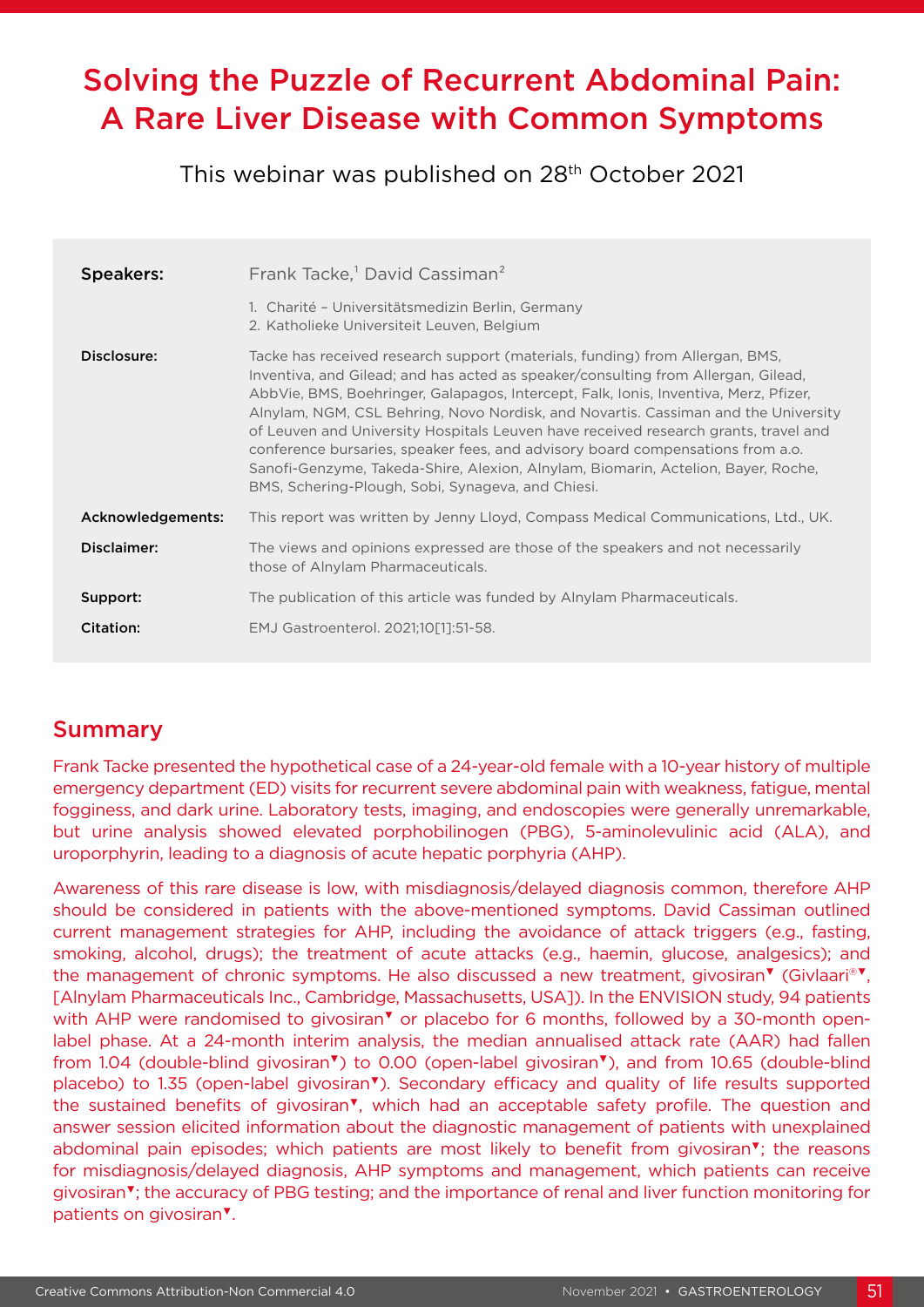## Mystery Diagnosis, Disease Overview, and Pathophysiology

## Frank Tacke

Details of a hypothetical 24-year-old female with a longstanding history of recurrent abdominal pain were presented. Over the previous 10 years, she had presented at the ED once or twice yearly with episodes of severe abdominal pain. At her last ED visit, her abdominal pain was debilitating and overwhelming (9–10/10 in severity). Liver function tests were mildly elevated, but blood counts, inflammatory markers, renal function tests, and urine analysis were all normal. Abdominal imaging (ultrasound and CT) and gynaecological examination were also normal. She was discharged from the ED without a specific diagnosis, but was referred for oesophagogastroduodenoscopy and colonoscopy, which were normal.

Her severe abdominal pain began 10 years ago with the onset of menses. She recalls symptoms of weakness, fatigue, and mental fogginess preceding episodes of abdominal pain. The pain was usually localised to her lower abdomen, was crampy/colicky in nature, and 8–10/10 in severity, which prompted seeking medical attention. There were no identifiable precipitants, although it seemed to occur around the time of menses. Her pain usually required an ED visit, but generally improved over 3–5 days after receiving intravenous fluids and opiates. The episodes were associated with feeling dehydrated and producing darker (reddish) urine. She estimated eight discrete attacks from age 18 to 22 years but had months between attacks in which she was completely asymptomatic.

The hypothetical patient was also affected by anxiety, had a maternal history of hypothyroidism, and had her appendix removed 4 years ago for suspected appendicitis. She had no known drug allergies, and was taking fluoxetine, oral contraceptives, oxycontin, and analgesics as required. She was a radiology technician who does not smoke or use drugs and only drinks 1–2 glasses of wine 2–3 times per month.

Her most recent episode led to an ED visit for abdominal pain 3 weeks ago. She had severe abdominal pain (9/10) with nausea and fatigue and noted dark urine prior to the ED visit. She

had radiating limb pain (mainly in her legs). Her heart rate was 110 bpm and her blood pressure was 154/92 mmHg. Physical examination showed severe diffuse abdominal pain that was non-localised. Laboratory tests revealed mild hyponatraemia (129 mEq/L) and elevated liver function tests (alanine aminotransferase: 65 U/L; aspartate aminotransferase: 50 U/L). Other tests (e.g., urine pregnancy, complete blood count, urine analysis, C-reactive protein, erythrocyte sedimentation rate) were normal.

Abdominal and pelvic CT with contrast were unremarkable, as was an ultrasound of her right upper quadrant. Her creatinine kinase was normal (120 U/L) and a hepatitis panel was negative. Analysis of her urine showed elevated PBG (79 mg/g of creatinine [reference range:<sup>1</sup> 0-4 mg/g]),  $ALA$  (35 mg/g [reference range:<sup>1</sup> 0-7  $\mu$ g/g]) and uroporphyrin (98 μg/g of creatinine [reference range:<sup>2</sup> 0-30  $\mu$ g/g]), resulting in a diagnosis of AHP.2-4

It is very important that porphyria is considered as a differential diagnosis in patients with recurrent abdominal pain with neurological symptoms, muscle weakness, or fatigue. The objectives of this webinar were to:

- 1. raise awareness of AHP and highlight the importance of achieving an earlier diagnosis;
- 2. discuss best practice for the diagnosis and management of AHP; and
- 3. present the latest clinical data supporting givosiran<sup>™</sup> (Givlaari<sup>™</sup>), which is indicated for the treatment of AHP in adults and adolescents aged ≥12 years.<sup>5</sup>

Patients with acute porphyrias have altered haem biosynthesis, which results in toxic metabolites.<sup>6</sup> As AHP is a rare disease, it is often not considered in differential diagnosis when assessing for unexplained acute abdominal pain (and other characteristic symptoms).4 AHP has a variable presentation, with many of the symptoms presenting as non-specific and mimicking other more prevalent conditions, leading to challenging disease identification and delayed diagnosis or misdiagnosis.3,7,8

Current management strategies for AHP focus on the avoidance of attack triggers (such as fasting, alcohol, smoking, and certain medications), the treatment of acute attacks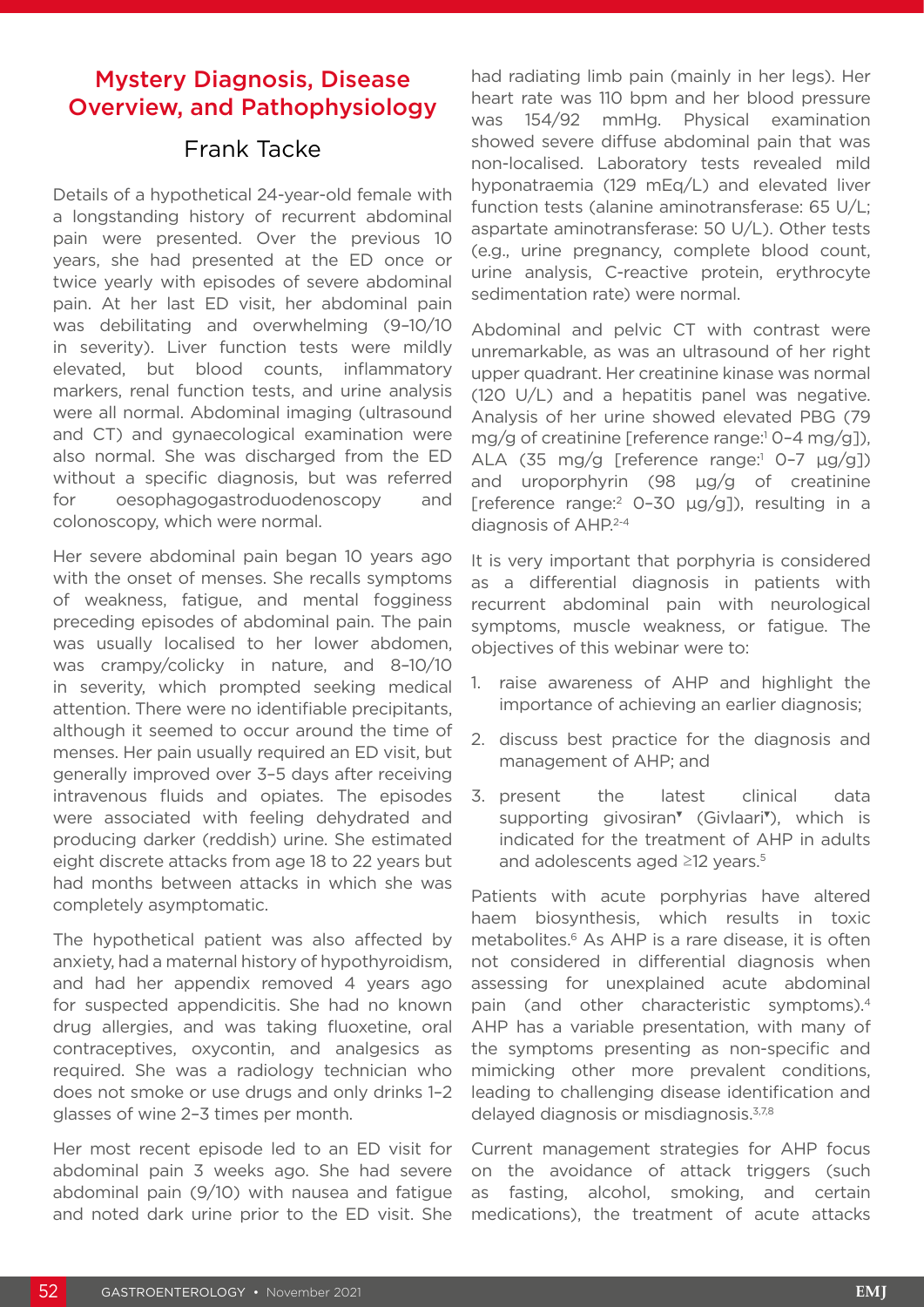(with fluids, glucose infusions, pain medications, and haemin), and the management of pain and other chronic symptoms.<sup>1,3</sup> However, medications may have unanticipated deleterious effects.<sup>1</sup>

The toxic metabolites produced in AHP do not only affect the liver, but can also cause a myriad of other problems, including central nervous system (CNS),<sup>9-11</sup> peripheral nervous system (PNS),9,10 and autonomic nervous system (ANS) manifestations4,9 (Figure 1). Patients with variegate porphyria and hereditary coproporphyria can also have cutaneous manifestations (lesions on sun-exposed skin).<sup>11</sup> Furthermore, AHP can result in long-term complications, including hepatocellular carcinoma, chronic kidney disease (CKD), neuropathy, and hypertension.9,12

Patients with AHP can also experience chronic symptoms between attacks. In the prospective, multinational EXPLORE study,<sup>13</sup> 65% of patients with AHP and recurrent attacks experienced chronic symptoms, with 46% of patients experiencing them daily. The most common symptoms were abdominal pain (20%); tiredness, anxiety, and nausea (each 19%); headache, weakness, and trouble sleeping (each 14%); and back pain (12%).<sup>13</sup>

Patients with AHP are frequently misdiagnosed (e.g., non-specific abdominal pain, irritable bowel syndrome, depression, or fibromyalgia)<sup>14</sup> and can even undergo potentially unnecessary surgeries.4 Frequent healthcare utilisation, reduced quality of life, and lost workdays all contribute to disease burden.13,15,16 Further, the pain and the unpredictable nature of attacks (Figure 2) is a source of fear and anxiety for many patients.

Potential long-term complications of AHP include liver and kidney disease, hypertension, and chronic neuropathy.<sup>1,17-22</sup> AHP has been identified as a risk factor for primary liver cancer, especially hepatocellular carcinoma.17 In a Norwegian cohort study, the annual incidence of primary liver cancer was 0.35% in individuals with AHP, over 100 times higher than the 0.003% in a reference population.<sup>18</sup> Porphyria has also been linked to CKD.<sup>19</sup> In a French study, 59% of patients with symptomatic acute intermittent porphyria (AIP) had CKD.<sup>20</sup> In a Spanish study, patients with sporadic AIP (<4 attacks/year) had a significantly higher risk of CKD than patients with latent AIP (30% versus 0%; p=0.018).21 Patients with AHP may also be at increased risk of chronic sustained hypertension,<sup>1,22</sup> although as the risk of



#### Figure 1: Clinical characteristics of acute hepatic porphyria and associated conditions.

\*Only occurs in severe cases.

†Only occurs in variegate porphyria and hereditary coproporphyria.

ANS: autonomic nervous system; CKD: chronic kidney disease; CNS: central nervous system; PNS: peripheral nervous system.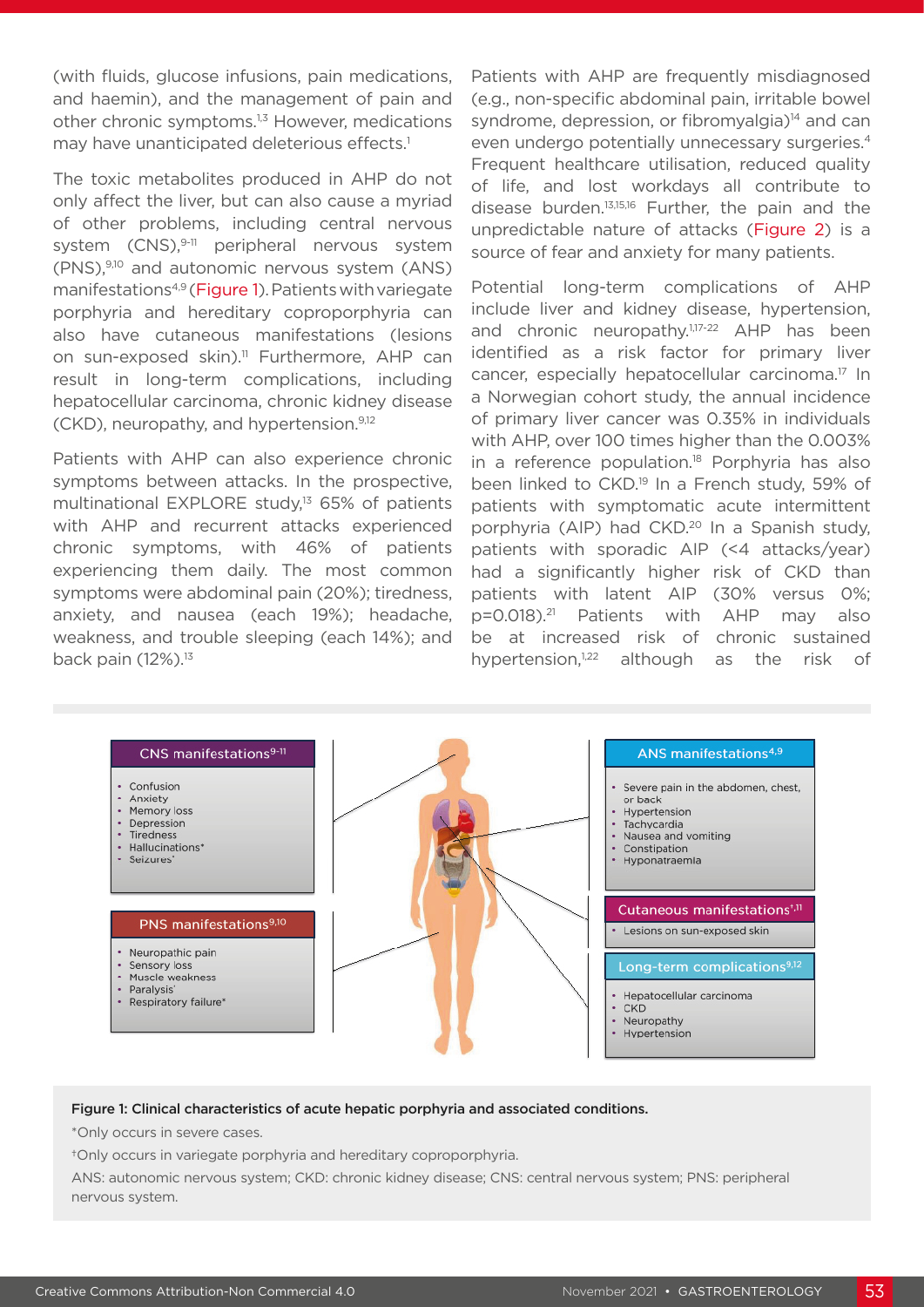

Figure 2: Illustrative patient experience with acute hepatic porphyria. AHP: acute hepatic porphyria.

hypertension is high in the general population, further research is required to ascertain the true excess risk associated with AHP.<sup>22</sup> Patients with AHP can also develop chronic pain associated with axonal motor polyneuropathy.<sup>1</sup> Chronic pain symptoms can lead to severe depression and anxiety, which may necessitate psychiatric care,<sup>1</sup> and suicidality has been observed in patients with AHP.<sup>23</sup> Lastly, severe attacks can even result in permanent quadriplegia.<sup>12</sup>

Many different medical specialists may be variably involved in the diagnosis and management of patients with AHP.7 AHP commonly presents with acute neurovisceral attacks that manifest as severe abdominal pain and debilitating chronic symptoms.<sup>13</sup> Prompt diagnosis and treatment is beneficial as this may improve prognosis and prevent severe or chronic neuropathic symptoms.4 Therefore, gastroenterologists play a vital role in identifying the hallmark symptoms of AHP in order to obtain an earlier diagnosis and improve the management of these patients.

AHP can be diagnosed with a random (spot) urine test for PBG, ALA, and porphyrins, normalised to creatinine.11,24 The ideal time to take a urine sample for diagnosis is during a suspected attack.<sup>25</sup> Genetic and biochemical testing can then be used to confirm the diagnosis and ascertain the type of AHP.6,26 Sequencing and deletion testing detects approximately 95–99% of mutations in the genes associated with AHP.26 However, due to a lack of awareness, incorrect tests are often ordered when AHP is suspected.<sup>27</sup> Testing for porphyrins alone cannot diagnose AHP, as levels can be elevated in various disorders.<sup>11</sup>

# Disease Management and Givosiran▼ Treatment

## David Cassiman

Current management strategies for AHP focus on the avoidance of attack triggers (e.g., smoking, alcohol, drugs, and hormonal therapy), the treatment of acute attacks, and the management of pain and other chronic symptoms.<sup>3</sup>

Acute attacks can be treated with haemin, which decreases ALAS1 activity and urine and plasma ALA and PBG.<sup>1,3</sup> Glucose and carbohydrate loading can also be used to downregulate the haem biosynthesis pathway, $1,3$  and may be most effective in patients who are malnourished or where dietary restrictions have contributed to an attack.<sup>24</sup> Pain is generally managed using opioid and non-opioid pain medications.1 For women who experience acute attacks related to their menstrual cycle, gonadotropin-releasing hormone agonists may be used to suppress ovulation.<sup>1</sup> Patients with AHP may also benefit from treatment for their other symptoms, e.g., nausea, hypertensive crises, neuropathy, seizures, metabolic changes, anxiety, and depression. For severely affected patients, liver transplantation may be considered as a last resort.<sup>1</sup>

Givosiran▼ has recently become available as a treatment option for AHP.<sup>1,3</sup> This small interfering RNA (siRNA) therapeutic reduces ALAS1 messenger RNA, thus lowering ALA and PBG accumulation, which have been linked to attack frequency and symptoms.5,28 Givosiran▼ is indicated for the treatment of AHP in adults and adolescents aged ≥12 years.<sup>5</sup>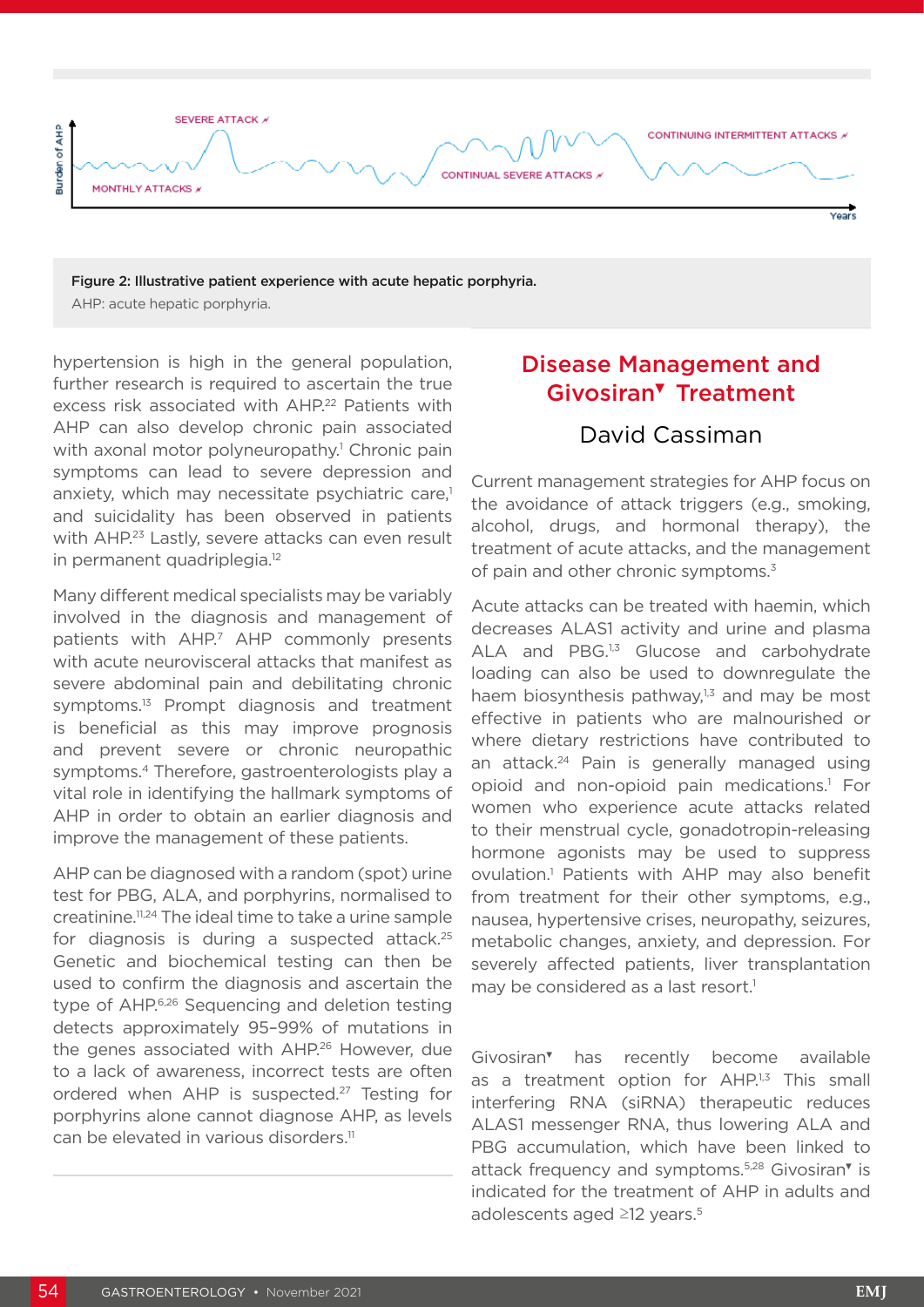In the ENVISION study, 94 patients (aged ≥12 years) with AHP (≥2 attacks in the previous 6 months) were enrolled at 36 sites in 18 countries.29 Patients were randomised to monthly subcutaneous givosiran<sup>™</sup> 2.5 mg/kg or placebo.<sup>29</sup> The primary endpoint was the AAR (i.e., attacks that required hospitalisation, urgent healthcare, or at-home haemin administration per year) among 89 patients with AIP.<sup>29</sup> Secondary endpoints included urinary ALA and PBG, haemin use, pain, fatigue, nausea, and quality of life among 89 patients with AIP; and AAR among all 94 patients with AHP.<sup>29</sup>

Among the 94 patients with AHP, the median age was 38 years, 89% were female, and the median time since diagnosis was 7 years.<sup>29,30</sup> The median historical AAR was 8.0, 40% had prior haemin prophylaxis, 52% had symptoms most/every day between attacks, and 29% regularly used opioids.29,30 Baseline median urinary ALA and PBG were 16.4 and 39.6 mmol/ mol creatinine, respectively.30

After the 6-month double-blind period, 93 eligible patients entered a 30-month openlabel extension, during which patients received monthly givosiran▼ 2.5 or 1.25 mg/kg, although this was later increased to 2.5 mg/kg for all patients.30 At a 24-month interim analysis (at which time all patients had ≥18 months of followup), the median AAR had fallen from 1.04 during the double-blind period to 0.00 during the open-label period among patients who received givosiran<sup>v</sup> throughout, and from 10.65 to 1.35 (i.e., an 87% reduction) among those who received placebo followed by givosiran<sup>v</sup> (Figure 3).<sup>30</sup>

The proportions of patients free from attacks during each 3-month interval increased among those randomised to givosiran▼, from 0% (baseline) to 67% (Months 3–6, i.e., the second half of the double-blind period) to 83% (Months 21–24) to 95% (Months 27–30) and among those originally randomised to placebo, from 2% to 24% to 76% to 94%, respectively.<sup>30</sup> Patients who were randomised to givosiran<sup>™</sup> had median annualised days of haemin use of 0.0 during the double-blind and open-label periods, while those randomised to placebo had 15.0 annualised days of haemin use during the doubleblind phase, which fell to 0.7 during the openlabel phase, a reduction of 95%.<sup>30</sup>

Givosiran▼ was also associated with clinically important (based on data from patients with other chronic diseases<sup>31-34</sup>) improvements in quality of life.<sup>30</sup> Mean increases in the Short-Form 12 physical component summary score were 5.1 during the double-blind period and 8.1 during the open-label period among those randomised to givosiran<sup>™</sup>, and 1.7 and 9.0, respectively, among those originally randomised to placebo.<sup>30</sup> Similarly, mean changes in EuroQol-Visual Analogue Scale (EQ-VAS) scores were +5 and +14 at Months 6 and 24, respectively, among those randomised to givosiran▼, and –1 and +9, respectively, among those originally randomised to placebo.<sup>30</sup> Likewise, results from the Porphyria Patient Experience Questionnaire (PPEQ), which was designed for this study, also showed improvements in quality of life, much more so with givosiran<sup>™</sup> versus placebo during the double-blind phase and somewhat more so for those who had received givosiran<sup>®</sup> for 24 months versus those who received placebo for 6 months then givosiran▼ for 18 months.30 These included improvements in "overall satisfaction with treatment", "convenience of treatment", "planning for future events", "traveling >1 day for work or pleasure", "doing household chores", "participating in social activities", "exercising moderately", and "study drug helping more normal life". Taken together, these results imply that quality of life improves gradually over time with givosiran▼.

Among all patients combined, adverse events (AEs), serious AEs, and severe AEs occurred in 96%, 30%, and 29% of patients, respectively.30 The most common treatment-related AEs were injection-site reactions (29%), nausea (20%), and fatigue (13%).<sup>30</sup> Serious AEs included increased homocysteine, CKD, device breakage, pyrexia, and urinary tract infection (each 2%).<sup>30</sup> AEs led to treatment discontinuation in 3% of patients, and there were no deaths by the 24-month interim analysis. Hepatic AEs, which were reported in 18% of patients, were mild to moderate in severity.<sup>30</sup> Renal AEs (mostly increased blood creatinine and/or decreased estimated glomerular filtration rate [eGFR]) were reported in 22% of patients, but none led to treatment discontinuation.<sup>30</sup> Small decreases in eGFR observed early in therapy stabilised over Months 12-24.<sup>30</sup> However, patients on givosiran<sup>▼</sup>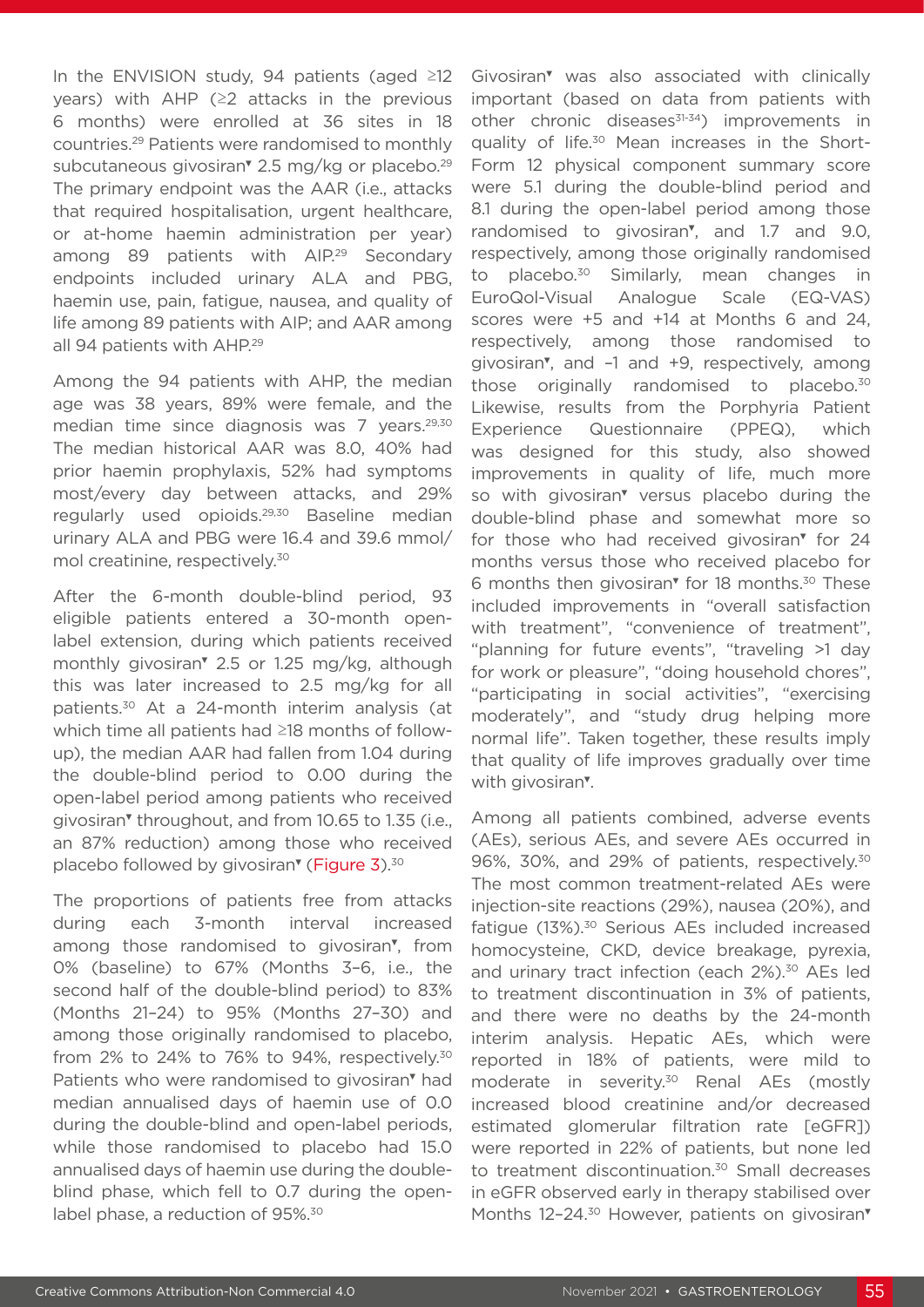

Figure 3: Reductions in annualised attack rate\* with givosiran among A) patients who received givosiran during the double-blind and open-label periods and B) those who received placebo during the double-blind period and givosiran during the open-label period (descriptive analyses).<sup>30</sup>

\*Attacks that required hospitalisation, urgent healthcare, or at-home haemin administration per year.

†Placebo crossover patients receiving givosiran 2.5 mg/kg (n=29) or 1.25 mg/kg (n=17).

AAR: annualised attack rate.

should be monitored for transaminases and creatinine/eGFR.5,28

Overall, these long-term results from ENVISION show that givosiran▼ treatment provided sustained reductions in attack rates for up to 24 months, with reductions in haemin use and improvements in quality of life. The safety of givosiran<sup>™</sup> during the open-label phase<sup>30</sup> was consistent with that during the double-blind phase.<sup>29</sup>

In summary, AHP remains challenging due to low disease awareness,<sup>4</sup> delayed or misdiagnosis,  $37,8$ and limited treatment options, $1,3$  meaning that there is an unmet medical need in patients with AHP. Gastroenterologists can play a vital role in the diagnosis and management of AHP, making them well positioned to identify the hallmark symptoms of AHP and facilitate diagnosis and management. Lastly, the long-term management of AHP with givosiran▼ has been shown to lead to a sustained reduction in porphyria attacks and improve quality of life.<sup>30</sup>

#### Questions and Answers

#### Is urinary ALA and PBG a test that is standardised and available in all university hospital laboratories?

These tests are usually available in university hospitals, but are not necessarily available in

primary care or outpatient gastroenterology. These urine tests are very important for the differential diagnosis of abdominal pain, but it is vital to keep the urine sample away from light. If physicians cannot find a laboratory to run these tests, the European Porphyria Network (EPNET) website has a list of diagnostic centres that can run the tests and to which patients with AHP can be referred. Of note, spot urine tests are easier for patients, but many laboratories use 24-hour urine testing. Similarly, quantitative testing is more reliable, but some laboratories only offer qualitative testing.

#### When should a patient with AHP start receiving givosiran▼?

This largely depends on local reimbursement criteria and the relevant givosiran<sup>™</sup> label.<sup>5,28</sup> However, the inclusion criteria for the studies indicate that patients with >2–3 attacks per year who require emergency treatment (e.g., with haemin) should be considered for givosiran<sup>™</sup>. Patients who are recurrently hospitalised with abdominal pain are most likely to benefit. However, those with more chronic symptoms may also benefit, so could be considered for givosiran▼ treatment, depending on local reimbursement criteria. Currently, more evidence is needed to ascertain which patients are most likely to benefit from givosiran▼, and how long to continue treatment.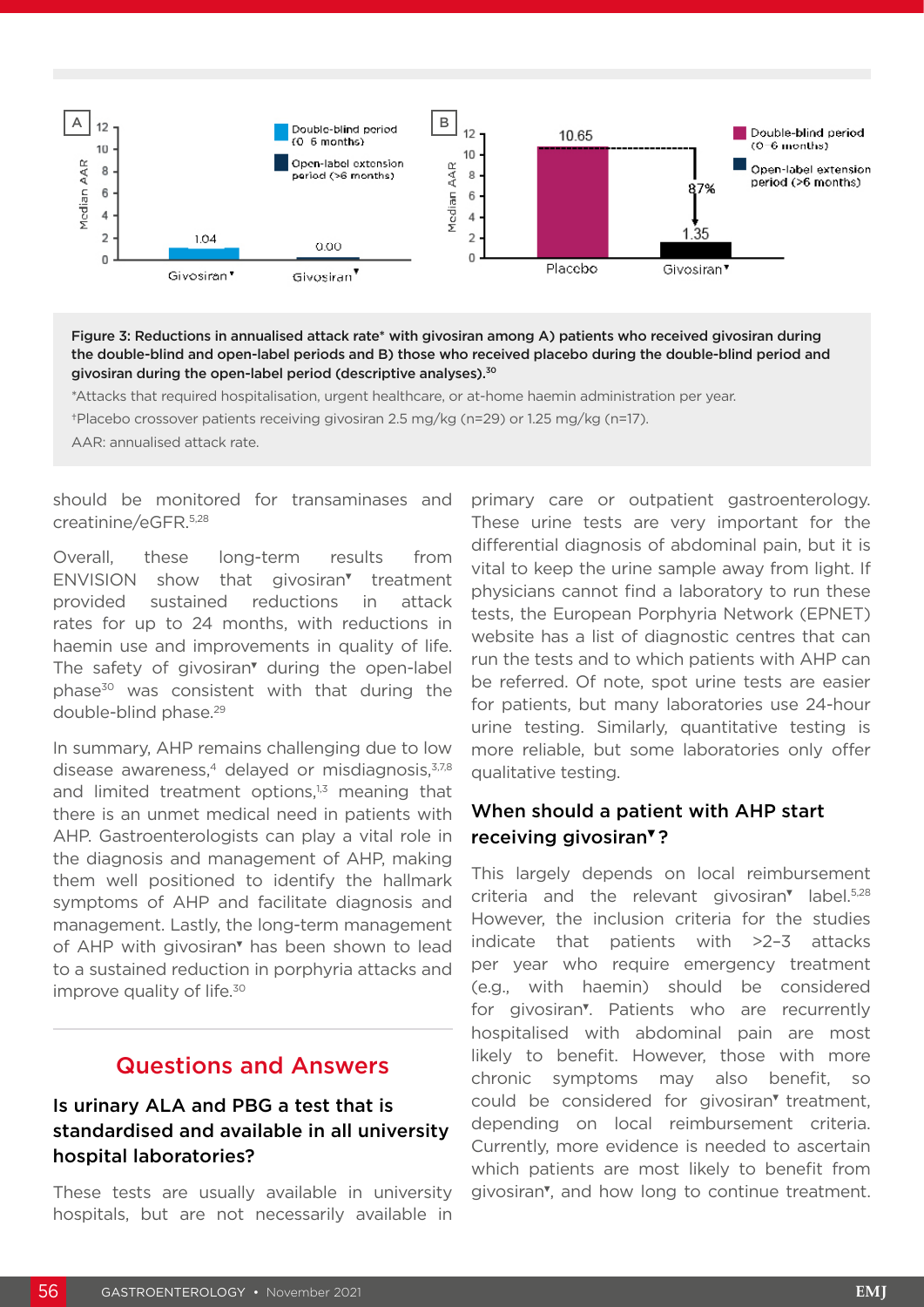#### Can you discuss the reasons why patients are misdiagnosed or experience delayed diagnosis?

The main reason is the non-specific nature of AHP symptoms. Various diseases can cause recurrent abdominal pain and neurological symptoms in the CNS, PNS, or ANS (Figure 1). However, recurrent abdominal pain that warrants an ED visit and occurs with neurological symptoms, paraesthesia, muscle weakness, and dark (reddish) urine should raise suspicion for AHP. However, as AHP is very rare, many patients get misdiagnoses of endometriosis or gastrointestinal motility issues. Awareness of AHP therefore needs to be improved, and if imaging, endoscopies, and blood tests all come back negative, porphyria should be considered.

#### What are the most common symptoms besides abdominal pain, and is abdominal pain also present when patients are not experiencing acute attacks?

Severe abdominal pain is common during acute attacks, but not otherwise. Additional symptoms can include autonomous neuropathy, neuropathic pain, and muscle weakness. Patients may also develop chronic renal insufficiency, liver lesions, hypertension, paraesthesias, and neuropathy. Of note, patients without acute attacks may also develop these chronic problems. Patients with AHP often go through phases of symptom severity (Figure 2), and this should raise suspicion of AHP, especially when pain is combined with neurological manifestations.

#### How are patients with a lower frequency of attacks managed?

Patients with an acute attack are treated with haemin, analgesics (e.g., morphine), and/or glucose infusions/supplements. Patients are also advised to avoid triggers (e.g., fasting, alcohol, menses, certain medications, and infections). Those with frequent attacks (every month or more) may also require other treatments, e.g., givosiran▼. Regarding medications to avoid, these tend to include those that are metabolised by enzymes that require haem. Drugs can be checked on websites such as the American Porphyria Foundation.

#### Can you treat pregnant females with givosiran<sup>▼</sup>?

There are not yet any data on givosiran<sup>™</sup> use during pregnancy, but this will likely become available over time.

#### How often can you get a false negative diagnosis?

Urine testing for PBG and ALA is very specific, so highly elevated levels can be used to diagnose AHP with a high degree of certainty. Patients with only slightly elevated levels should have the test repeated during an attack. Errors in sample handling (e.g., urine not kept protected from light) could also affect the measurement. False negatives are very unlikely if urine is collected during an attack, but can occur between attacks. In patients with AIP, if the interval between the attack and the test is too long, the cut-off of 3–5 times the upper limit of normal may not be seen.

#### Would you prescribe givosiran<sup>v</sup> to a patient with kidney disease?

Renal function declines over time in patients with AHP, so kidney disease is somewhat inherent, making it challenging to assess whether there is any renal toxicity related to givosiran▼. Patients with kidney disease can be treated with givosiran<sup>▼</sup>. but their renal function should be monitored even though there are no data to show that givosiran▼ worsens the normal renal function decline seen in patients with AHP. However, patients with eGFR  $<$ 30 mL/min/1.73 m<sup>2</sup> were excluded from the ENVISION study,29 so data in such patients are not available.

#### During the ENVISION study, did any patients drop out? If so, what was the reason?

One patient dropped out during the doubleblind period as their alanine aminotransferase increased to >8 times the upper limit of normal while on givosiran<sup>®</sup>. Some patients had smaller rises in transaminases (approximately 3–5 times the upper limit of normal), which resolved spontaneously over time. However, it is important to monitor the renal and liver function of patients on givosiran<sup>v</sup>. Of note, porphyria can cause elevated liver enzymes, with abnormalities visible on ultrasound. It would be interesting to see whether givosiran<sup>™</sup> can help to avoid this.